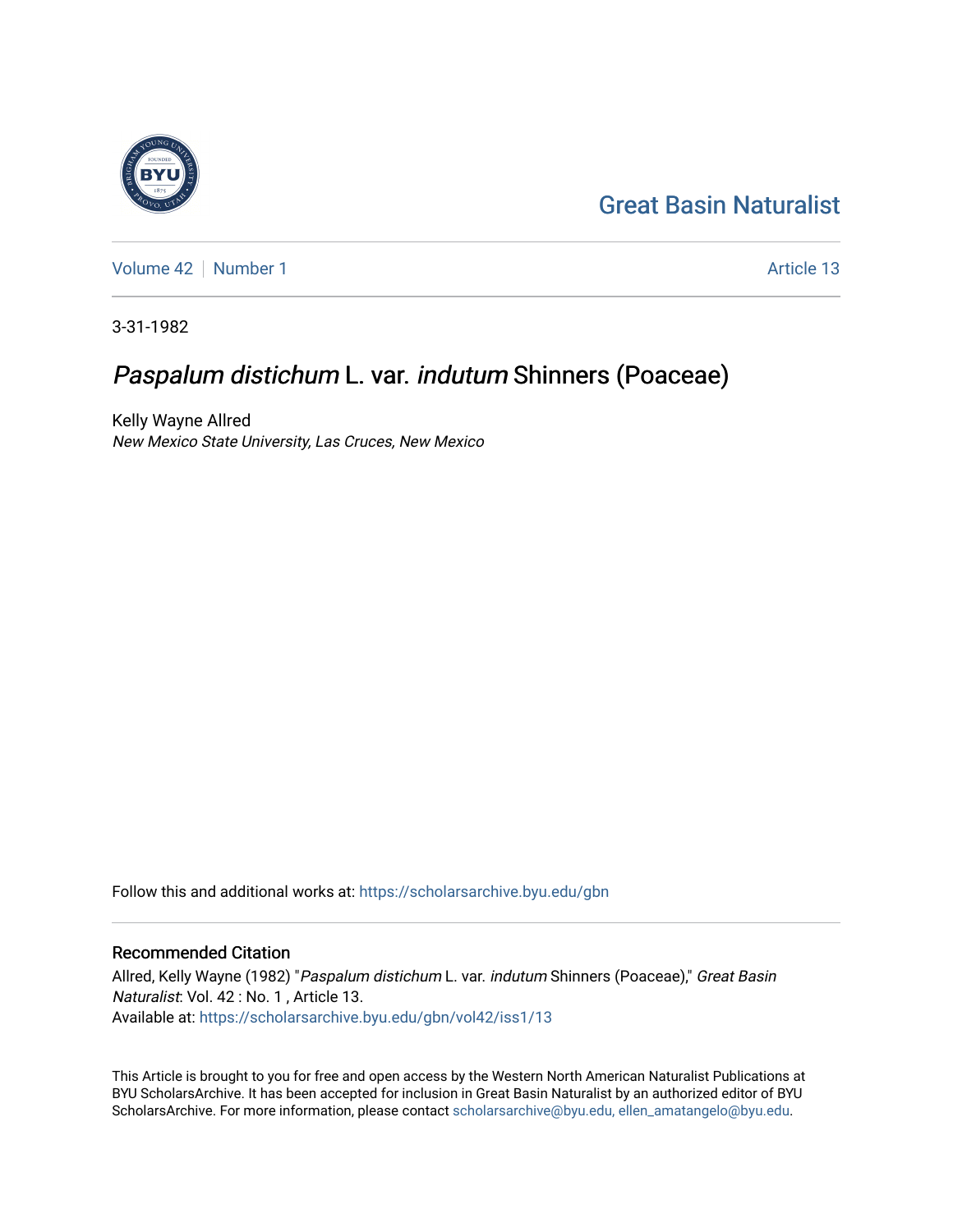### PASPALUM DISTICHUM L. VAR. INDUTUM SHINNERS (POACEAE)'

Kelly Wayne Allred<sup>2</sup>

ABSTRACT.- Glabrous Paspalum distichum, pubescent var. indutum, and pubescent plants of P. distichum from the western United States were compared. No morphological differences other than pubescence exist between the three forms. Plants from the eastern United States are generally more glabrous than those from western regions. The var. indutum represents an extreme pubescent form and is reduced to synonymy under P. distichum.

Paspalum distichum L.<sup>3</sup> is the familiar "knotgrass" of swamps, swales, marshes, ditches, and muddy sites throughout much of the continental United States. It grows along both eastern and western coasts and throughout the southern states. Knotgrass is also widespread in other warm-temperate to tropical regions of the world.

Material from Dallas County, Texas, with strongly hirsute sheaths and blades was



Figs. 1-8. Comparisons of the means (vertical line), range (horizontal line), and one standard deviation on each side of the mean (horizontal bar) for three forms of Paspalwn distichium. D, glabrous distichum form; I, pubescent indutum form; W, pubescent western form. The features measured are as labeled.

Figs. 9-16. Comparisons of the means (vertical line), range (horizontal line), and one standard deviation on each side of the mean (horizontal bar) for three forms of Paspalum distichum. D, glabrous distichum form; I, pubescent indutum form; W, pubescent western form. The features measured are as labeled.

<sup>&#</sup>x27;Journal Article 90.3, Agricultural Experiment Station. New Mexico State University, Las Cruces, New Mexico 88003.

<sup>&</sup>lt;sup>2</sup>Department of Animal and Range Sciences, New Mexico State University, Las Cruces, New Mexico 88003. There is current controversy concerning the application of this name, involving also the names P. vaginatum Sw. and P. paspalodes (Michx.) Scribner. Until this matter is resolved, I will use "P. distichum" in the sense of Hitchcock (1951). See also Guédès (1976) and Renvoize and Clayton (1980).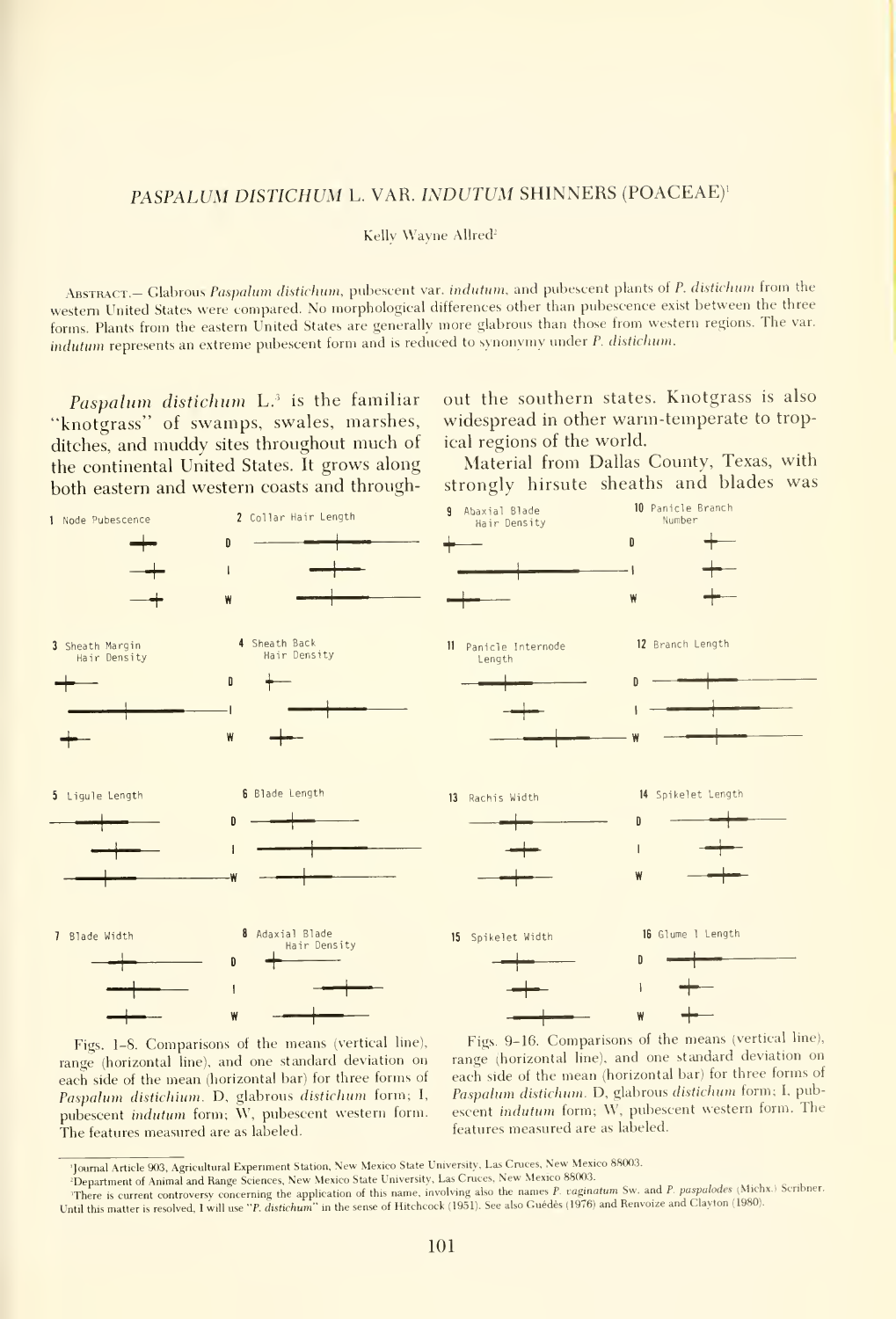described by Shinners (1954) as Paspalum dis tichum var. indutum. The variety indutum has been known only from the type locality and <sup>a</sup> few collections in the same county. Many plants of P. distichum from the western United States, however, including the inter mountain region, also possess varying degrees of pubescence on the sheaths and elsewhere. This fact suggested the following queries. How does the var. indutum compare with the typical glabrous material of var. dis tichum, and with the pubescent material of the western United States? Are there other to distinguish any of the three forms? What is the geographic distribution of these forms? How many taxa are involved in this complex?

#### MATERIALS AND METHODS

Plant specimens were gathered from vari ous herbaria throughout the United States range of Paspalum distichum to give <sup>a</sup> repre-

features in addition to pubescence that serve Pubescence "density" was measured by the sentative sample of this taxon. From this sample, 235 specimens were examined and measurements taken for the following features: node pubescence, collar pubescence (length and number of hairs), sheath margin pubescence (density), sheath back pubescence (density), ligule length, blade length, blade width, adaxial blade pubescence (density), abaxial blade pubescence (density), number of inflorescence branches, length of the up permost internode of the inflorescence, up permost branch length, rachis width, spikelet length, spikelet width, and first glume length. number of hairs touching or intersecting a standard <sup>1</sup> cm micrometer grid at 40X magnification. To help evaluate the relative degree of pubescence, <sup>a</sup> Pubescence Index (PI) was calculated for each specimen. The PI was the sum of the values for the pubescence features (node, collar, sheath margin, sheath back, adaxial blade, and abaxial blade). Totally glabrous plants would have <sup>a</sup> PI of zero.



Fig. 17. Pubescence Index values of selected species of Paspalum distichum based on measurements of node pubescence, collar hair length, sheath margin hair density, sheath back hair density, adaxial blade hair density, and bescence, conar hair length, sheath margin hair density, sheath back hair density, adaxial blade hair density, and ab-<br>axial blade hair density. Circled PI values represent the i*ndutum* form. The map is not intended to re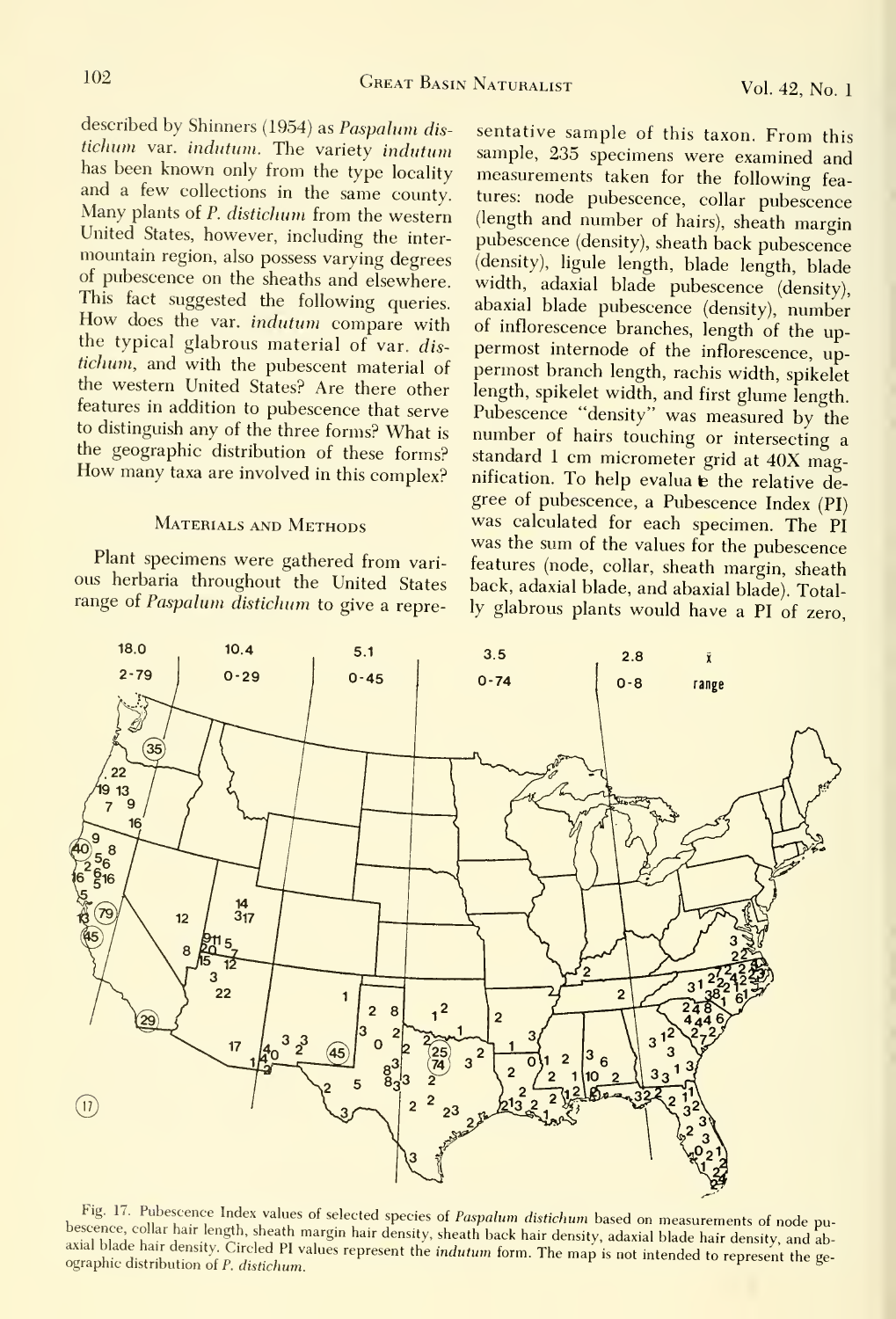with greater PI values corresponding to increased pubescence.

#### **RESULTS AND DISCUSSION**

Most characteristics of Paspalum distichum are remarkably consistent throughout the continental United States. The three forms (glabrous distichum, indittum, and pubescent western) are essentially identical for all morphological features other than pubescence (Figs. 1-16). Even slight differences, such as the length of the panicle in ternode (Fig. 11) are not correlated with any other features. The obvious differences illustrated by Figures 1-16 are in the pubescence features, but these are the result of the a priori classifica tion of the plants into three groups: glabrous distichum, pubescent indutum, and pubescent western forms.

The only possible differences, then, involve pubescence, which can be evaluated by the Pubescence Index (PI). The PI values for 161

specimens of knotgrass were plotted geo graphically (Fig. 17). (The remaining 74 specimens of the original 235 represented ei ther duplicates or other specimens with identical PI values and from the same localities as those plotted on the map.) Specimens that were referable to the variety indutum, that is, with densely hirsute sheaths and blades as in the type specimen (Shinners 10564, SMU), were found in widely separate localities from Texas to Washington and had a PI range of 25-79. The type specimen of indutum had <sup>a</sup> PI value of 74.

There appears to be a rough cline in pubescence from more glabrous eastern plants (characteristic of distichum) to more pubescent western forms. Division of the United States into regions showed an average in crease in PI values from 2.8 for eastern knotgrass to 18.0 for western plants (Fig. 17). The extreme pubescent forms representing variety indutum showed no such interrelationship with geographic distribution. High PI values



Fig. 18. Pubescence Index values of selected species of Paspalum distichum based on measurements of sheath back hair density, adaxial blade hair density, and abaxial blade hair density. Circled PI values represent the indutum form. The map is not intended to represent the geographic distribution of P. distichum.